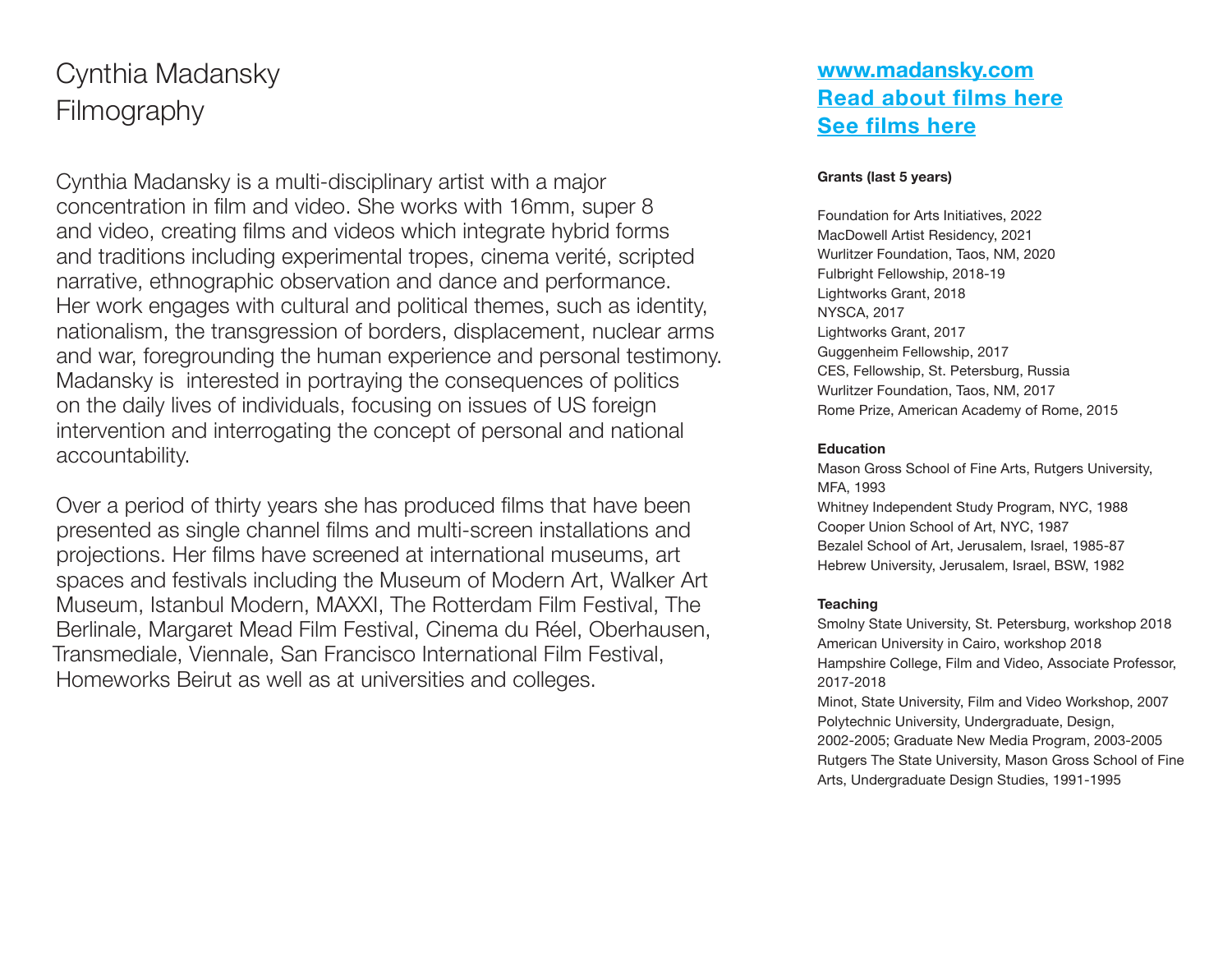#### **Madansky / Filmography** page 2

## **2022**

#### Index:Trace (work in progress)

Index:Trace is a film that portrays the past, present and future impacts of the nuclear fuel trajectory in all 50 states, — uranium mines, nuclear weapons, nuclear power and nuclear waste — as told by impacted communities, scientists and activists who are working together for nuclear abolition and environmental justice.

#### **2021**

Flowers for LH 16mm, 8 min.

A dance film that reflects on the last play written by Lorraine Hansberry entitled *What Use Are Flowers*.

## **2020**

AA

16mm, 17 min.

Portrayal of the dream diaries and photography of Russian artist Anna Alchuk.

## Kalan / What Remains

16mm, 15 min.

A dance film shot in Istanbul reflecting on excerpts from the novel *Kalan / What Remains* by Leyla Erbil.

## ESFIR

16mm film, 70 min.

A feature length feminist intrepretation of an unrealized experimental script entitled *Women* by Esfir Shub.

## **2018**

#### KG

Super 8mm, 10 min.

A performance portrait shot in Athens, reflecting on poems from *Three Clicks Left* by the anarchist poet and actress Katerina Gogou.

#### Willie and Brewsie

16mm, 12 min.

A landscape film shot in the Northeast of the U.S, reflecting on the contemporary resonances of *Brewsie and Willie* written by Gertrude Stein.

## **2017**

## ḤARĀM

16mm, 47 min.

An essay film that reflects on sovereignty of the Haram Al-Sharif / Noble Sanctuary, in the Old City of Jerusalem in the context of the Third Temple movement.

## GRACE + GRAVITY

16mm, 7 min.

A dance film reflecting excerpts from *Gravity and Grace* by Simone Weil.

## A Portrait of Primo Levi

16 mm footage, 8 min. Commissioned by the Centro Primo Levi, NY in honor of the publishing of a complete edition of his works translated into English.

## The Hiroshima Panels Project

HD, 8 min.

A performance by Eiko Otake set against the backdrop of the Hiroshima Panels. Commissioned by the Hibakusha Stories.

## **2015**

E42

16mm, 33 min.

Filmed at the EUR district in Rome, E42 reflects on Italian fascism, architecture and refugees.

## Anna, Pina, Teresa

16mm, 6 min.

A dance film shot in the Sala Scherma in Rome, reinterpreting a pivotal scene in Rossellini's *Roma Città Aperta*.

#### Viva Agua

16mm, 12 min. A performance film reflecting on excerpts from *Àgua Viva*, by Clarice Lispector.

## **2014**

White Sands 16mm, 3 film projections, 8 min. An experiential film installation about the nuclear legacy of New Mexico.

## Dear

Super 8mm, 15 min. A diary film portraying the friendship of two teenage girls living in Chinatown, New York.

## **Tarlabası**

HD, 6 min.

A dance film responding to a state-sponsored urban renewal project of gentrification and dislocation in Istanbul.

## If Not,

16mm, 15 min. A live projection film shot in Ephesus, Turkey and the Gowanus, Brooklyn reflecting on poetry by Sapphos translated by Anne Carson.

## **2013**

## 1+8 Installation

A custom made algorithmic eight-screen video installation about Turkey and her eight neighbors integrating the extensive archive of footage of landscapes, architecture, direct address interviews and performances from the bordertowns. Co-directed with Angelika Brudniak.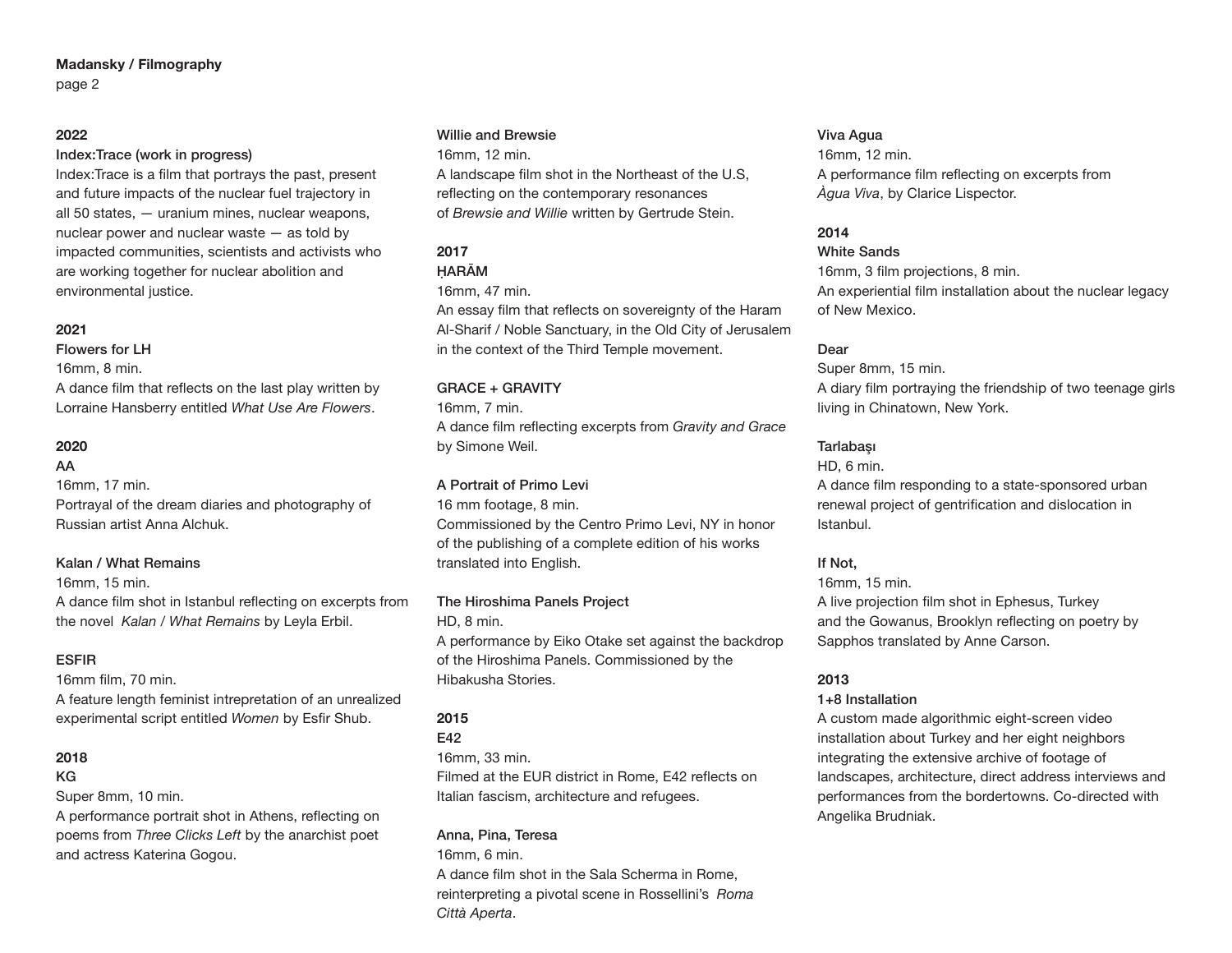## **Madansky / Filmography** page 3

## **2012**

 $1+8$ 

HD, 131 min.

A feature film about Turkey and its unique geo-political position between East and West portraying the bordertowns that connect and separate Turkey and its eight neighbors: Greece, Bulgaria, Georgia, Armenia, Nakhchivan/Azerbaijan, Iran, Iraq and Syria. Co-directed with Angelika Brudniak.

## **2011**

Spellbeamed

16 mm, 13 min.

A hand painted 16mm film reflecting on notations from Walter Benjamin's archive. Commissioned by Zeena Parkins.

#### **Blue**

16mm, 6 projection installation, 3 min each. Six short dance films refecting on fashion, the sea and labor, shot in an old shipyard on the Golden Horn, Istanbul. Commissioned by Orta Anadolu. Co-directed with Angelika Brudniak.

## **2009**

## Bubble

HD, 5 min.

A music video with Zeena Parkins and the Plastic Girls. Commissioned by Zeena Parkins. Co-directed with Angelika Brudniak.

## **2008**

Minot, North Dakota

16 mm, video, 18 min.

A portrait of the U.S. Air Force base town guarding 150 nuclear missiles in northern North Dakota. Co-directed with Angelika Brudniak.

#### **2007** Elle

16 mm, 15 min. A dance portrait shot in Brooklyn, reflecting on movmeents of falling and getting up.

Alex & José 16 mm, 4 min. A meditation on gender and the body.

## **Winter**

Super 8mm, 7 min. A portrait of winter shot in India, NY, Istanbul and in flight over Greenland.

## **2005-2006**

The PSA Project No. 1-15 16 mm, Super 8 mm, video, 3 min. each Public Service Announcement films protesting American troops in Iraq.

## **2004**

Still Life

Super 8mm, 35mm print, 15 min. Reflecting unflinchingly at the violence of war and occupation of the West Bank and Gaza Strip.

## **2003**

**Devotion** 16 mm, 34 min. A sparing and minimal meditation on the unraveling of a relationship.

## **2002**

I Dream of the Bosphorous HD, Installation, 15 min. Portraits of the Bosphorous sea in winter.

## **2001**

Past Perfect 16 mm, 43 min. A meditation on the elusiveness of Jewish history set against the backdrop of contemporary Poland.

Ritual By Rote Super 8, 5 min. A portrayal of obsessive Jewish rituals.

## **1998**

## Treyf

16 mm, 54 min. An unorthodox documentary by and about two Jewish lesbians speaking about queer Jewish identity. Codirected with Alisa Lebow.

## **1995**

Internal Combustion Super 8mm, 8 min. A portrayal addressing the silence surrounding lesbians and AIDS. Co-directed with Alisa Lebow.

## **1993**

We At Her Super 8mm, 8 min. A portrait of a young woman.

## 1982

For Fairuz Super 8mm, 8 min. A portrait of one morning.

## 1979

On The Women's Question 16mm, 24 min. An interpretation of the instition of marriage.